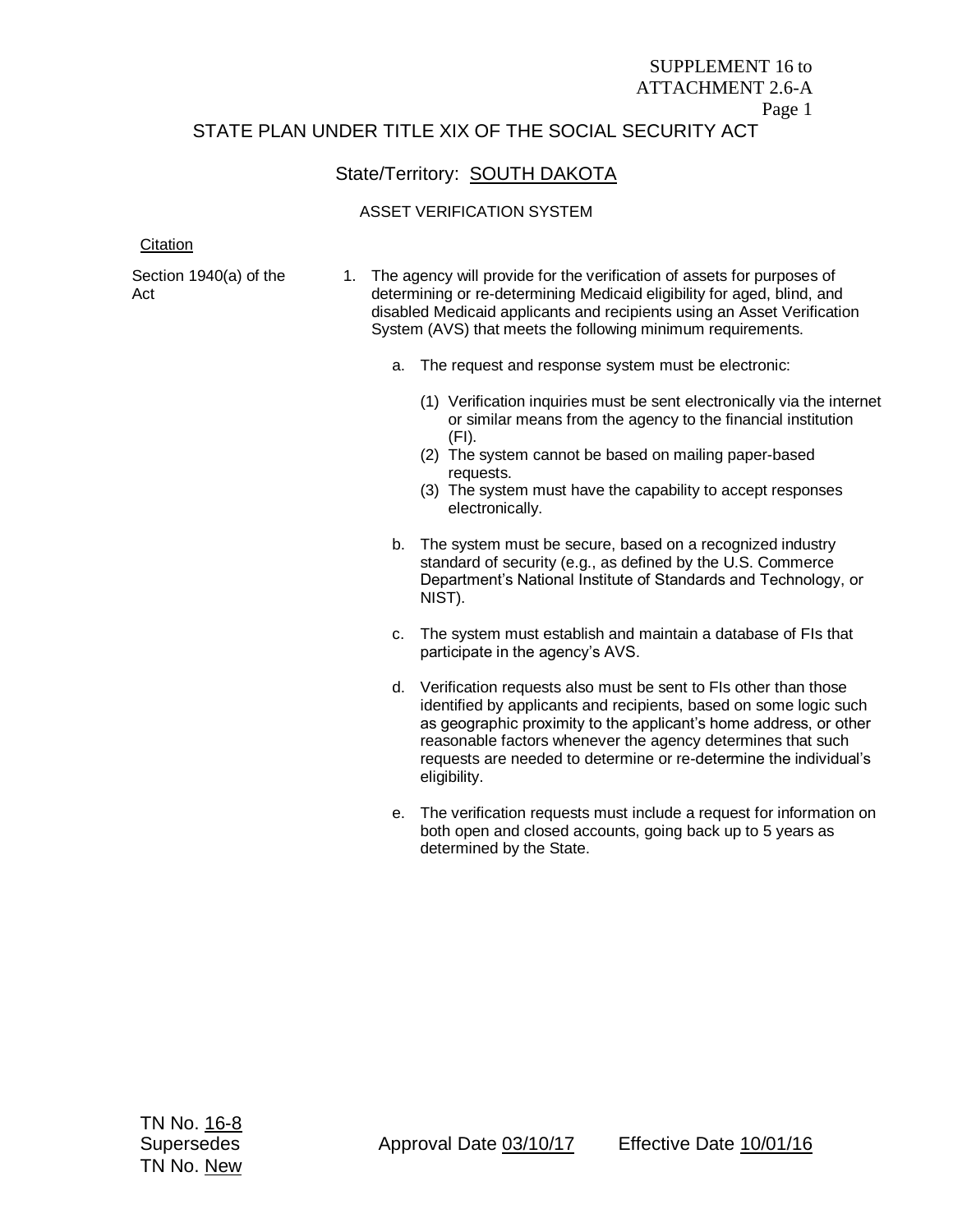## SUPPLEMENT 16 to ATTACHMENT 2.6-A Page 2 STATE PLAN UNDER TITLE XIX OF THE SOCIAL SECURITY ACT

## State/Territory: **SOUTH DAKOTA**

## ASSET VERIFICATION SYSTEM

#### 2. System Development

**\_\_\_** a) The agency will develop an AVS.

In 3 below, provide any additional information the agency wants to include.

**<u>X</u>** b) The agency will hire a contractor to develop an AVS.

In 3 below, provide any additional information the agency wants to include.

**\_\_\_** c) The agency will be joining a consortium to develop an AVS.

In 3 below, identify the States participating in the consortium. Also provide any other information that agency wants to include pertaining to how the consortium will implement the AVS requirements.

**\_\_\_** d) The agency already has a system in place that meets the requirements for an acceptable AVS.

> In 3 below, describe how the existing system meets the requirements in Section 1.

**\_\_\_** e) Other alternatives not included in a – d above.

In 3 below, describe the alternative approach and how it will meet the requirements in Section 1.